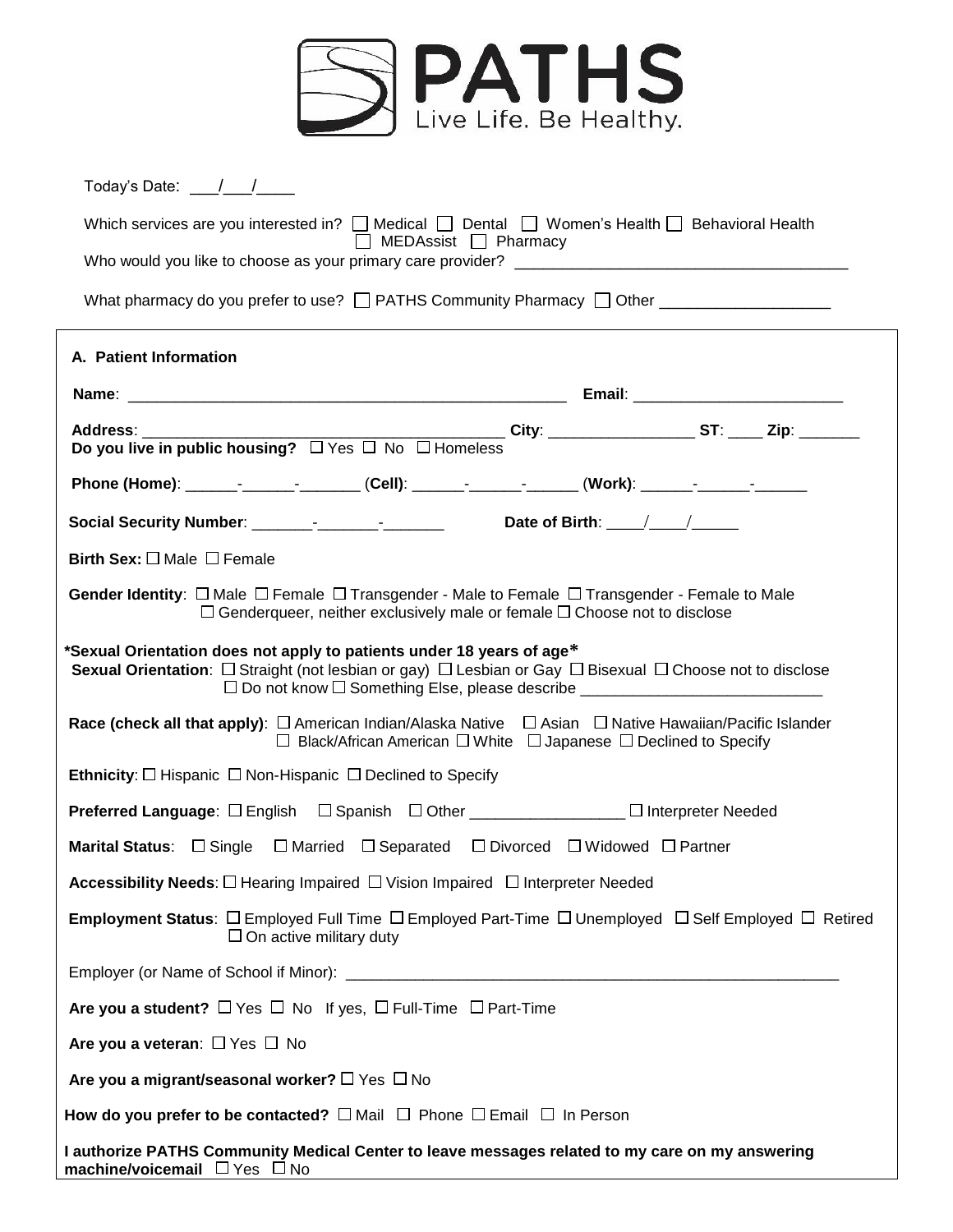| <b>B.</b> Responsible Party                                                                                                    |             |      |                                                                              |                                                         |
|--------------------------------------------------------------------------------------------------------------------------------|-------------|------|------------------------------------------------------------------------------|---------------------------------------------------------|
|                                                                                                                                |             |      |                                                                              |                                                         |
| Phone: (H) (_____) ___--____ ________________Cell: (_____) ___-_________________                                               |             |      |                                                                              |                                                         |
|                                                                                                                                |             |      |                                                                              |                                                         |
| Address: _________________________________City: ____________________ST: _____ Zip: __________                                  |             |      |                                                                              |                                                         |
| Is this person also a patient in another of PATHS services? $\Box$ Yes $\Box$ No If yes, which one                             |             |      |                                                                              |                                                         |
|                                                                                                                                |             |      |                                                                              |                                                         |
| <b>C.</b> Insurance Information                                                                                                |             |      |                                                                              |                                                         |
| <b>Primary Insurance</b>                                                                                                       |             |      |                                                                              |                                                         |
|                                                                                                                                |             |      |                                                                              |                                                         |
|                                                                                                                                |             |      |                                                                              |                                                         |
| Subscriber Number: ____________________________                                                                                |             |      |                                                                              | Do you have prescription coverage? $\Box$ Yes $\Box$ No |
| <b>Secondary Insurance</b>                                                                                                     |             |      |                                                                              |                                                         |
|                                                                                                                                |             |      |                                                                              |                                                         |
| SS Number: _____-________________ Insurance Company: ____________________________                                              |             |      |                                                                              |                                                         |
|                                                                                                                                |             |      |                                                                              | Do you have prescription coverage? $\Box$ Yes $\Box$ No |
|                                                                                                                                |             |      |                                                                              |                                                         |
| D. Emergency Contact                                                                                                           |             |      | (This contact should also be listed on your HIPAA below)                     |                                                         |
| In the event of an emergency while you are in our office, who should we contact?                                               |             |      |                                                                              |                                                         |
|                                                                                                                                |             |      |                                                                              |                                                         |
| <b>Name</b>                                                                                                                    |             |      | <b>Relationship</b>                                                          |                                                         |
| <b>Address</b>                                                                                                                 |             | City | <b>ST</b>                                                                    | Zip                                                     |
|                                                                                                                                |             |      |                                                                              |                                                         |
| <b>Phone: Home</b>                                                                                                             | Phone: Cell |      | <b>Phone: Work</b>                                                           |                                                         |
|                                                                                                                                |             |      |                                                                              |                                                         |
| E. Health Record Release Authorization (HIPAA)                                                                                 |             |      |                                                                              |                                                         |
| Disclosures to Family & Friends: I authorize disclosures of my health/dental information, relevant to current<br>treatment to: |             |      |                                                                              |                                                         |
|                                                                                                                                |             |      |                                                                              |                                                         |
|                                                                                                                                |             |      |                                                                              |                                                         |
|                                                                                                                                |             |      |                                                                              |                                                         |
|                                                                                                                                |             |      |                                                                              |                                                         |
|                                                                                                                                |             |      |                                                                              |                                                         |
|                                                                                                                                |             |      |                                                                              |                                                         |
| All-inclusive signature: _________                                                                                             |             |      | *If you want any of your health records released, this page MUST be signed.* | Date: $\frac{1}{\sqrt{2}}$                              |